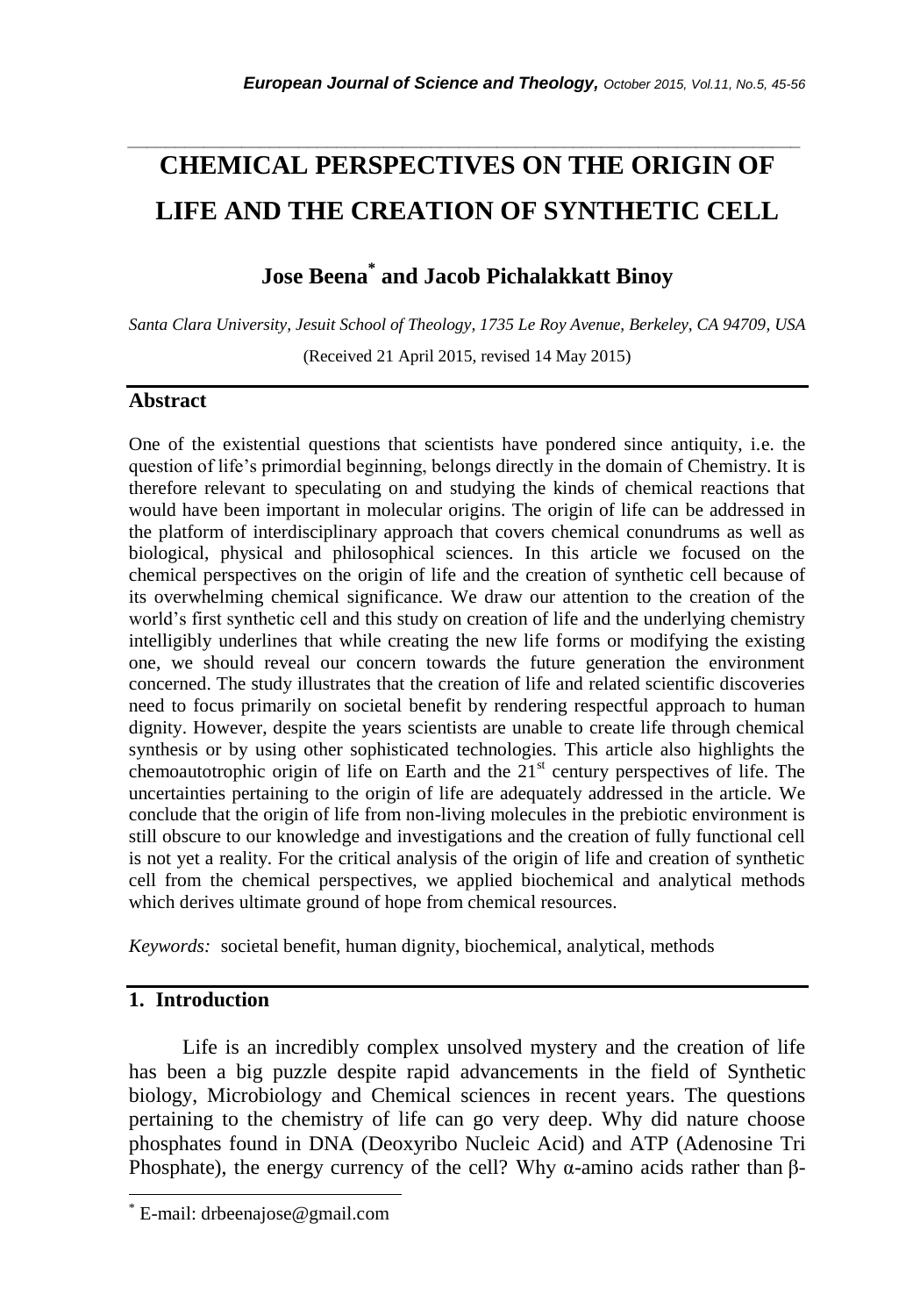amino acids? Why ribose and deoxyribose sugars? These questions lead us to basic discussions of nucleophilicity, steric effects, thermodynamics, kinetics, atomic sizes and myriad other fundamental concepts in Chemistry. The great advantage of Chemistry is that through its synthetic and creative capabilities it can actually *vary* the fundamental properties of life"s molecules and ask what the consequences should be. The culmination of this capability is the exciting science of Synthetic biology whose practitioners are already investigating the effects of creation of synthetic cell by inserting artificial DNA and non-standard amino acids on biological function. The DNA is considered to be the building block of life and the methods of isolation and manipulation of DNA to understand their roles in the development and functioning of the cell have enhanced enormously since their inception in the 1970"s. The growing accuracy of these methods has allowed scientists to develop and refine such tools as DNA fingerprinting, artificial cell membrane, disease-resistant crops, and tests for heritable diseases. Recently, by inserting some extra genes into the harmless strain of *Escherichia coli* bacteria, scientists at the Rensselaer Polytechnic Institute, New York have produced anthocyanins [D. Charles, *Who made that flavor? Maybe a genetically altered microbe*, 4 December 2014, http://www.npr.org/blogs/2014/12/04/who-made-that-flavor-maybe-a-

genetically-altered-microbe?], the powerful antioxidants that scavenge free radicals produced through metabolic processes [1-3]. Currently, researchers are actively involved in search for the origin of life by synthesizing and manipulating the genetic materials and other cell organelles.

# **2. Early Earth and beginning of life**

Earth formed as part of the birth of the Solar system about 4.6 billion years ago and it was then very different from the world known today. There were no oceans and oxygen in the atmosphere and during the period 4.3–3.8 billion years ago, it is believed to have undergone a period of heavy meteoric bombardment for about 700 million years. This bombardment combined with heat from the radioactive breakdown and heat from the pressure of contraction made the planet at this stage to be fully molten and heavier elements sank to the centre while the lighter ones rose to the surface producing Earth"s various layers. The early earth was lifeless and simply inhospitable with its atmosphere dominated by light gases such as hydrogen and helium. The planet is believed to have cooled quickly and the solid crust was formed within 150 million years and formation of clouds in about 200 million years. The subsequent rains gave rise to the oceans and making it an inhabitable planet for the first time in its history within 750 million years of Earth's formation. Liquid water is the most essential ingredient to trigger the beginning of life and water provides an excellent environment for the formation of complicated carbon-based molecules that could eventually lead to the emergence of life. Steam escaped from the crust, while more gases were released by volcanoes, creating the second atmosphere in Earth"s early history. Life on Earth may have emerged during or shortly after the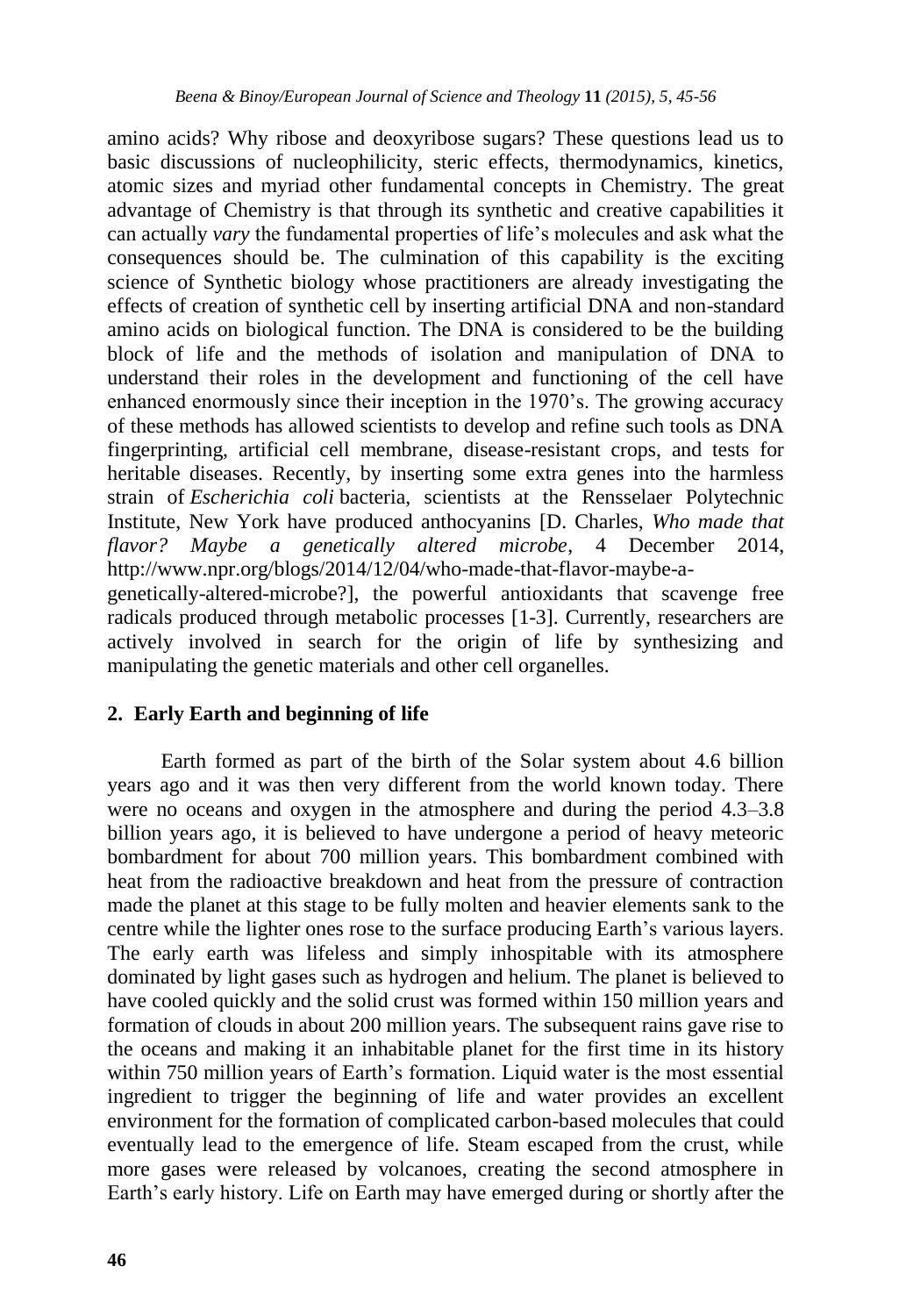early heavy bombardment phase, perhaps as early as 3.90–3.85 billion years ago, but the precise timing remains uncertain. It is generally believed that until 2.4 billion years ago, the Earth's atmosphere was generally devoid of oxygen. Volcanic activity was intense and without an ozone layer to hinder its entry, ultraviolet radiation flooded the surface. Thus, the early Earth was just one big chemical factory [4].

The Earth was covered in a hot, thin soup of water and organic materials (primordial soup) and the molecules became more complex and began to collaborate to run metabolic processes. Eventually, the first cells came into being and these cells were heterotrophs, which could not produce their own food and instead fed on the organic material from the primordial soup. Heterotrophs are organisms that obtain their energy by *feeding* on *others* (or on organic compounds). The anaerobic metabolic processes of the heterotrophs released carbon dioxide into the atmosphere, which allowed for the evolution of photosynthetic autotrophs, which could use light and  $CO<sub>2</sub>$  to produce their own food. The few heterotrophs that survived the change in environment generally evolved the capacity to carry out aerobic respiration and over the subsequent billions of years; the aerobic autotrophs and heterotrophs became the dominant life-forms on the planet and evolved into all of the diversity of life now visible on Earth [5].

#### **3. Chemoautotrophic origin of life**

According to the chemoautotrophic origin of life it is suggested that life started autotrophically and that the oxidative formation of pyrite  $(F \in S_2)$  satisfies all the necessary conditions to be met by an energy source for such an origin. The most commonly cited autotrophic hypothesis stems from the work of Gunter [Wächtershäuser](http://www.ncbi.nlm.nih.gov/pubmed?term=W%C3%A4chtersh%C3%A4user%20G%5BAuthor%5D&cauthor=true&cauthor_uid=9685253) [6], who has argued that life began with the appearance of an autocatalytic two-dimensional chemolithotrophic metabolic system based on the formation of the highly insoluble mineral pyrite  $(F \in S_2)$ . The  $Fe S/H<sub>2</sub>S$ combination is a potentially strong reducing agent, and has been shown to provide not only an efficient source of electrons for the reduction of organic compounds under atmospheric pressure and temperatures below 100°C, but also to promote the formation of peptide bonds by activation of amino acids with CO on (Ni, Fe)S surfaces, as well as the fixation of carbon monoxide into activated acetic acid by a mixture of co-precipitated NiS*/*FeS [7].

These results are compatible with a general, modified model of a 'primitive soup' in which pyrite formation is recognized as an important source of electrons for the production of reduced organic compounds.

#### **4. Prebiotic chemistry**

Biomolecules are the precursors for the origin of life and are formed by numerous chemical reactions that might have happened in the primordial Earth. The Strecker reaction for amino acid synthesis and formose reaction for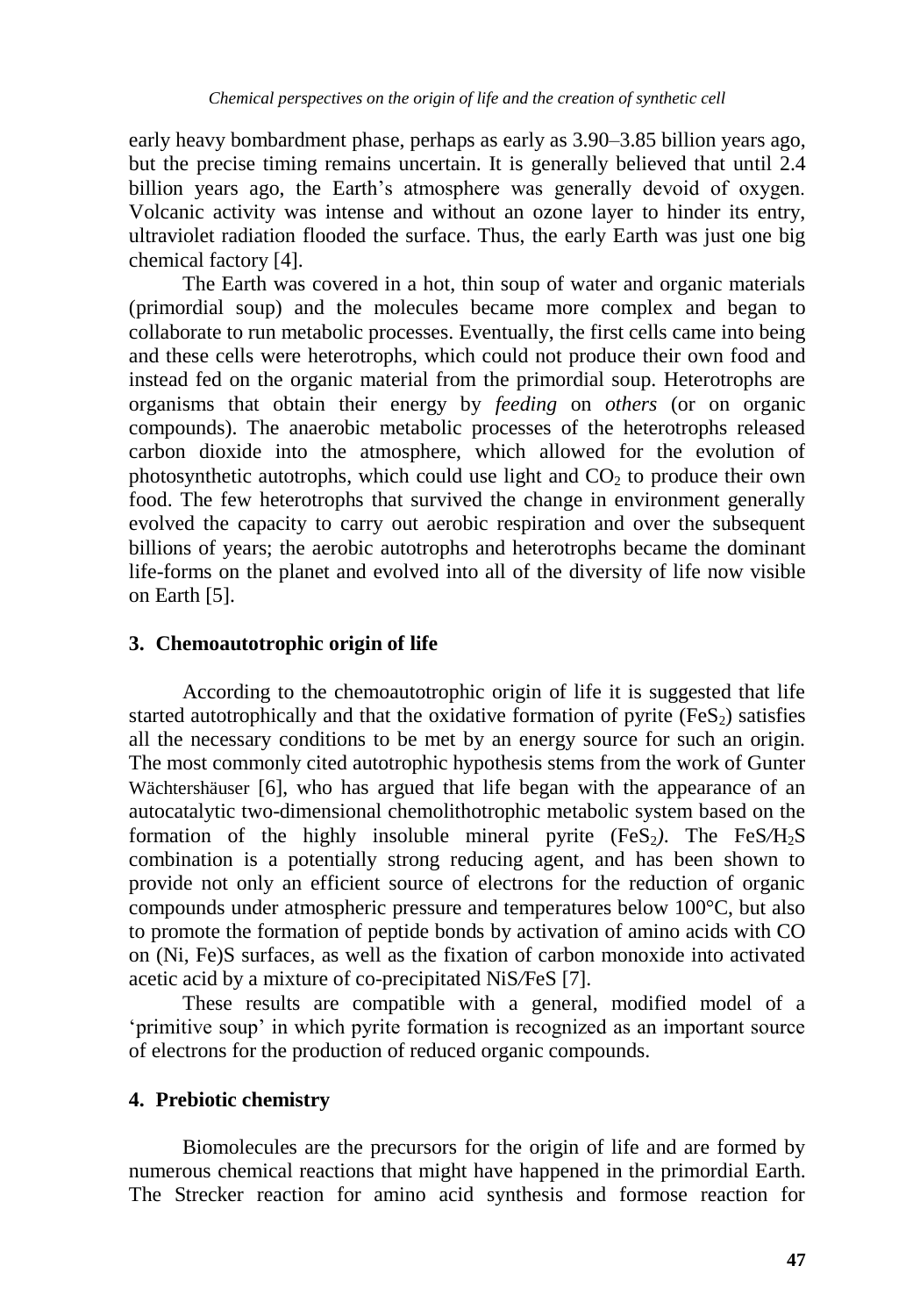carbohydrate synthesis have been known as the front runners for the genesis of biomolecules.

The Strecker amino-acid synthesis involves the synthesis of amino acid from carbonyl compounds such as aldehyde or ketone in a series of chemical reactions. In the first step, aldehyde condensed with ammonium chloride in presence of potassium cyanide to form an alpha aminonitrile, which is further subjected to hydrolysis to give the desired amino-acid [8].

The formose reaction involves the synthesis of sugars from formaldehyde and as far as the question on the origin of life is concerned, the formose reaction is of great importance as it explains part of the path from simple formaldehyde to complex sugars like ribose and from there to RNA (Ribo Nucleic Acid). The reaction starts with the condensation of two molecules of formaldehyde to make glycolaldehyde which further reacts in an aldol reaction with another equivalent of formaldehyde to make glyceraldehydes. This is followed by the formation of aldotetroses and this reaction is highly useful for the synthesis of ribose sugar, the main constituent of RNA [9].

Proteins play a significant role in almost all biological processes and amino acids are the building block of it. These reactions are plausible in the early earth conditions and the organic compounds such as amino acids, carbohydrates and other complex molecules formed by the chemical reactions paved the way for the origin of life on primitive Earth.

#### **5. Modern theory of origin of life**

According to the modern theory of origin of life, proposed independently by Oparin and Haldane, the first life forms were unable to synthesize their own compounds, but were formed from and dependent on pre-existing organic compounds of abiotic origin [10]. It also stated that primitive life originated in the water bodies on the primitive Earth from non-living organic molecules such as RNA, proteins, etc. by chemical evolution through a series of chemical reactions about 4 billion years ago. This theory has been experimentally tested by Stanley Miller and Harold Urey [11] and the synthesis of organic compounds under primordial Earth conditions was accomplished by electric discharges acting on a mixture of ammonia (NH<sub>3</sub>), methane (CH<sub>4</sub>), hydrogen (H<sub>2</sub>) and water  $(H<sub>2</sub>O)$ ; racemic mixtures of several amino acids, hydroxy acids, urea and other organic molecules were produced [12]. These experiments follow a generalization that if this can happen in a lab, it could have occurred in a similar way on the primitive earth atmosphere. Miller"s experiment was followed a few years later, Or´o and Kimball synthesized adenine, the nitrogenous base in DNA, by the polymerization of HCN under basic conditions [13]. The role of HCN in prebiotic chemistry has been further supported by the discovery that hydrolysis of HCN polymers yields several amino acids, purines and orotic acid, which is a biosynthetic precursor of the pyrimidine uracil, a constituent of RNA [14]. The ease of formation of amino acids, purines and pyrimidines from simple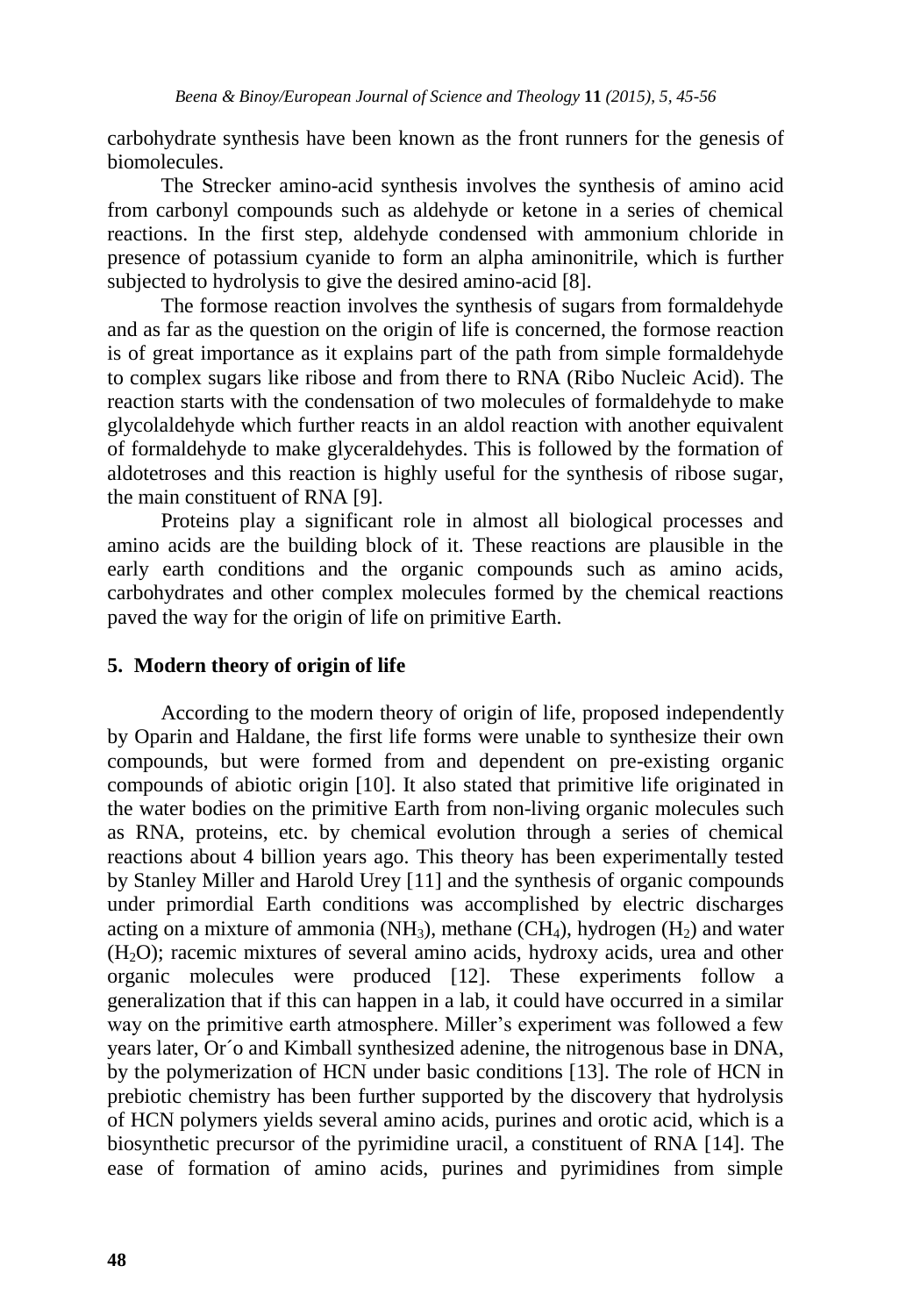precursors under prebiotic conditions strongly suggests these components were present in the prebiotic environment.

As is well known, all aspects of cell formation are directed by the base pair sequences in DNA. No laboratory simulations have been able to produce even a small segment of a DNA molecule or even the simplest proteins without first seeding the experiment with DNA. Stanley Miller"s classic experiment in 1955 demonstrated that simple amino acids and sugars can be synthesized from a random mixture of gases in a reducing atmosphere exposed to electrical discharges [15]. However, the macromolecular structures characteristic of life cannot be produced by such nondirected synthesis [16]. Though scientists have synthesized various amino acids in the lab by chemical processes under primordial earth conditions, there is a definite gap exists between amino acids and living beings. Amino acids are the monomer unit of protein molecule; and it does not indicate life as they are not living molecules.

#### **6. Molecular self-assembly**

The molecules formed by the chemical reactions in the early Earth might have held together by hydrogen bonding and other electrostatic interactions eventually led to the accumulation and formation of more complex molecules such as fats, nucleotides, nucleic acids and polypeptides. These complex organic compounds synthesized on the primitive Earth later tended to accumulate and formed cell-like large colloidal aggregates called protobionts [17]. These colloidal aggregates are giant molecules containing RNA, protein, polysaccharides, etc. and such first non-cellular forms of life originated probably three billion years back.

How life originated from the non-living biomolecules through series of chemical reaction and how the first life form came into existence are the serious questions to be answered. The complex organic biomolecules (proteins, polysaccharides, RNA, etc.) formed from simple molecules by chemical pathways and subsequent electrostatic interactions do not symbolize life. Though researchers synthesize biomolecules in the lab by establishing the primordial Earth conditions, the origin of life from such a non-living molecule still remains as a mystery beyond our comprehension.

# **7. Origin of life - an unsolved puzzle**

How living organisms came into existence out of nonliving matter was an issue that evolutionists did not even want to mention for a long time. However, this question, which had constantly been avoided, eventually had to be addressed, and attempts were made to settle it with a series of experiments in the second quarter of the twentieth century. The main question was: How could the first living cell has appeared in the primordial atmosphere on the Earth?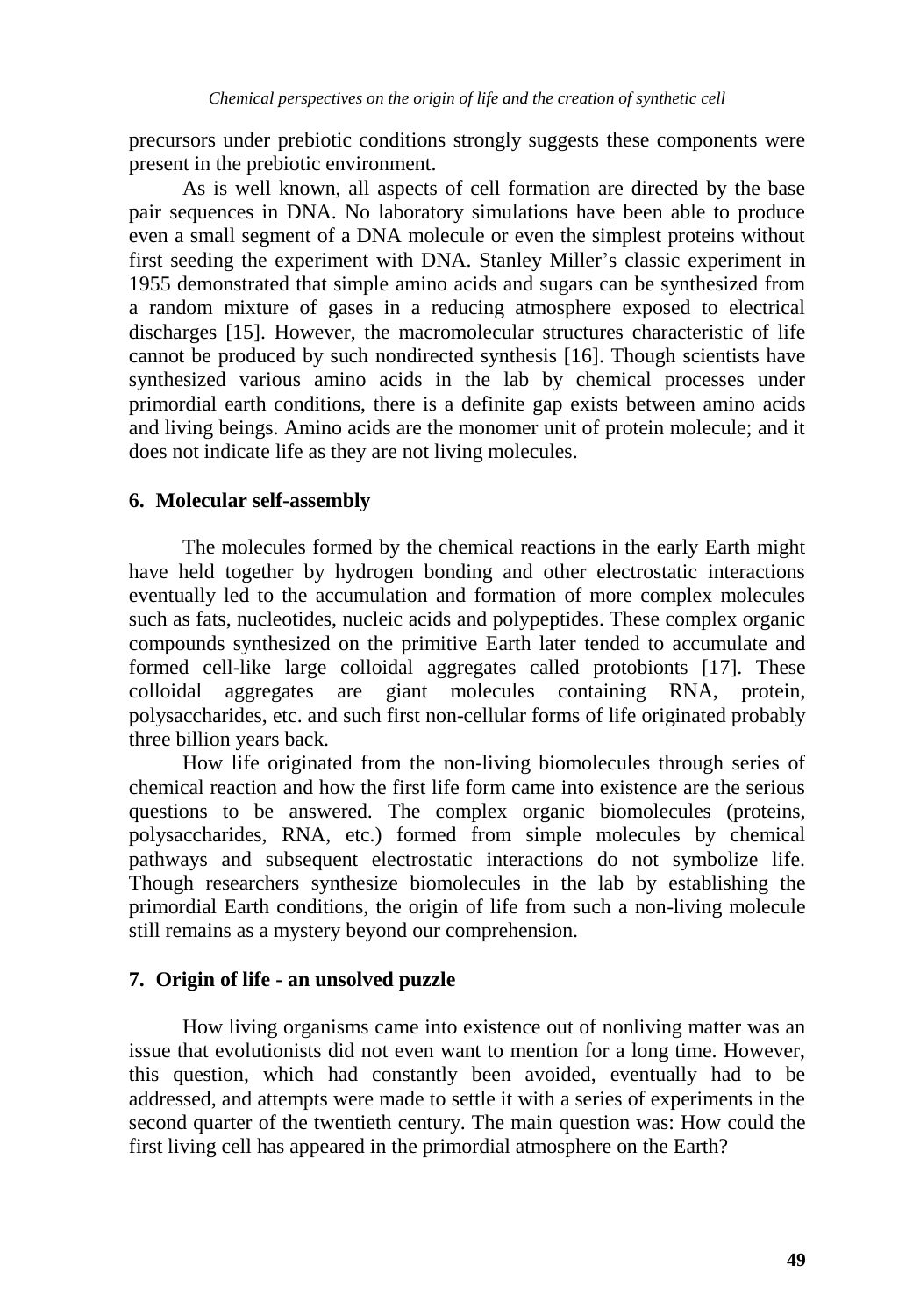The first person to take the matter in hand was the Russian biologist Alexander I. Oparin and despite all his theoretical studies, Oparin was unable to produce any results to shed light on the origin of life. He says the following in his book *The Origin of Life*, published in 1936: "Unfortunately, however, the problem of the origin of the cell is perhaps the most obscure point in the whole study of the evolution of organisms" [18].

Since Oparin, evolutionists have performed countless experiments, conducted research, and made observations to prove that a cell could have been formed by chance. However, every such attempt only made the complex design of the cell clearer, and thus refuted the evolutionists' hypotheses even more. Professor Klaus Dose, the president of the Institute of Biochemistry at the University of Johannes Gutenberg, states: "More than 30 years of experimentation on the origin of life in the fields of chemical and molecular evolution have led to a better perception of the immensity of the problem of the origin of life on earth rather than to its solution. At present all discussions on principal theories and experiments in the field either end in stalemate or in a confession of ignorance." [19]

The following statement by the geochemist Jeffrey Bada, from the San Diego-based Scripps Institute, makes the helplessness of evolutionists clear: "Today, as we leave the twentieth century, we still face the biggest unsolved problem that we had when we entered the twentieth century: How did life originate on Earth?" [20].

About 3.8 billion years ago, life appeared on Earth in the form of bacteria, simple cells without a nucleus (*prokaryotes*). But then something dramatically new happened. The *eukaryotes* appeared. There is evidence of life"s signature found in the carbon of rocks from Greenland dated at 3.85 billion years old. It is not known where or how life began [21].

Despite decades of work, origin-of-life theorists are at a loss to explain how this system arose. In 2007, Harvard chemist George Whitesides was given the Priestley Medal, the highest award of the American Chemical Society. During his acceptance speech, he offered this stark analysis, reprinted in the respected journal Chemical and Engineering News: "The Origin of Life. This problem is one of the big ones in science. It begins to place life, and us, in the universe. Most chemists believe that life emerged spontaneously from mixtures of molecules in the prebiotic Earth. How? I have no idea." [22]

Many other authors have made similar comments. Massimo Pigliucci states: "It has to be true that we really don't have a clue how life originated on earth by natural means" [23].

Science writer Gregg Easterbrook wrote in Wired, "What creates life out of the inanimate compounds that make up living things? No one knows. How were the first organisms assembled? Nature hasn't given us the slightest hint. If anything, the mystery has deepened over time." [G. Easterbrook, *Where did life come from?*, 15 February 2007, 108 http://www.evolutionnews.org/2012/04/ on the settled 058221.html]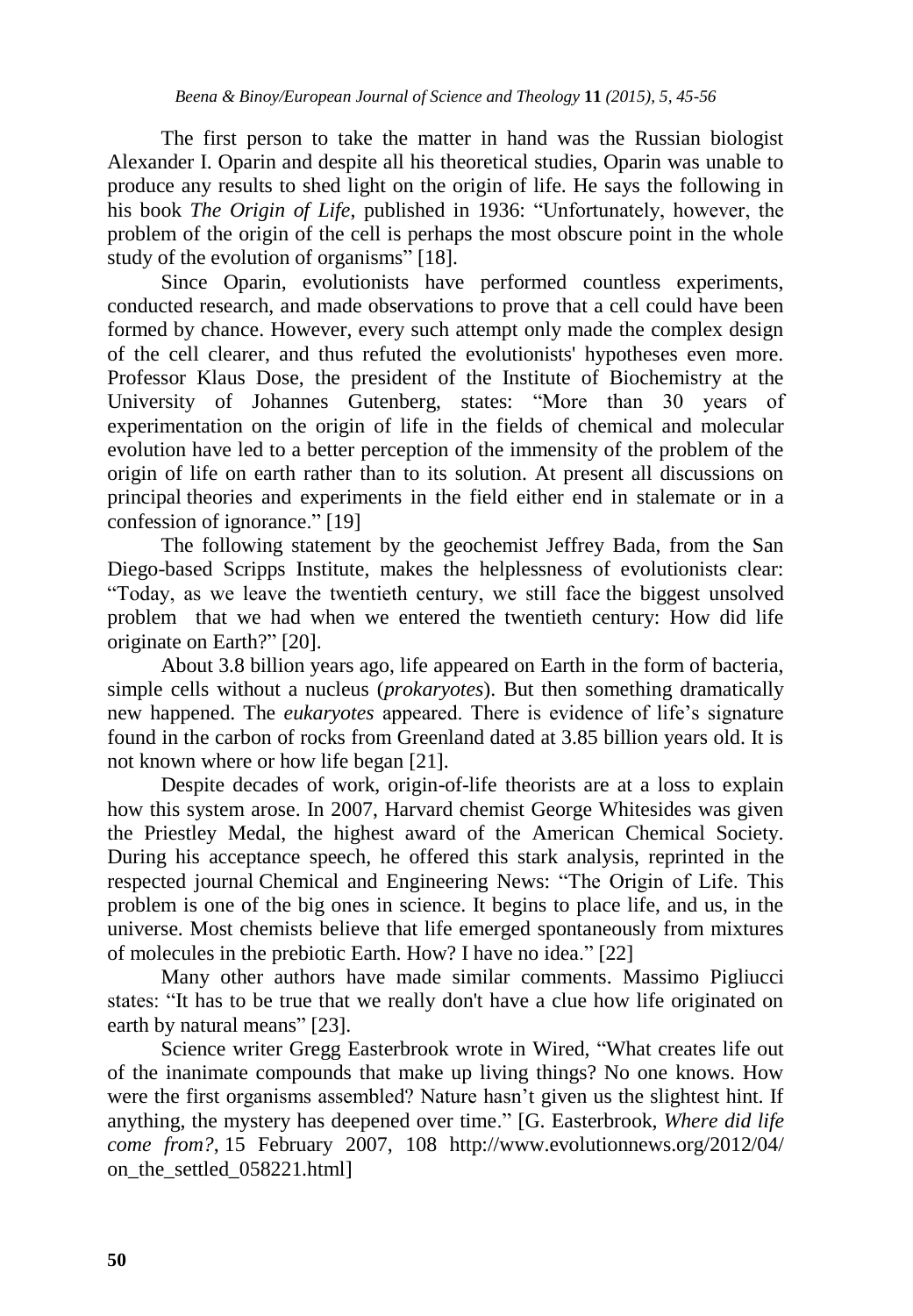It is quite evident from the views of the scientists that the constraints of historical science are such that the origin of life may never be understood [24]. How life originated from the mixture of molecules in the primitive Earth is obscure to our knowledge as the spontaneous emergence of life from the mixture of molecules is not realized even today. The advances in chemical and biological sciences enable the scientists to synthesize biomolecules, the precursors of the origin of life. But, how life originates from these inanimate molecules by chemical processes or any other phenomenon is yet to be answered.

# **8. What is life? - a 21st century perspective**

The insatiable quest for the origin of life continues with a fuzzy thinking on the emergence of life and neither Chemical science nor any other emergent technologies give satisfactory explanation for the life"s primordial beginning from non-living molecules. Likewise, the creation of life is also an unattainable task since ancient times and the emergence of new technologies prompted scientists to synthesize life in the lab. However life is an unexplained mystery over the years and the  $21<sup>st</sup>$  century approach on life focused mainly on the synthesis, transplantation and manipulation of DNA. Till 1944, the world had no idea about what the genetic material was and scientists thought it was proteins, not DNA. In 1949, the protein insulin was sequenced by Frederick Sanger and this work showed that proteins consisted of linear amino acid codes [25]. The sequence of insulin was very crucial in terms of leading to understanding the link between DNA and proteins. The next big thing came from Gobind Khorana and Marshall Nirenberg [26] they worked out the triplet genetic code, three letters of genetic code, coding for each amino acid. This was followed by Robert Holley's discovery of the structure of transfer RNA (tRNA) that carries amino acids from the cytoplasm of the cell to the site of protein synthesis [27].

The 1970s brought the beginning of the molecular splicing revolution [28] and using restriction enzymes Cohen and Boyer, and Paul Berg developed recombinant DNA [29] and this technology was used to produce human insulin as the first recombinant drug [30]. In 1995 the decoding of the first genome from the bacterium *Haemophilus influenzae* Rd was carried by Fleischmann and coworkers [31] and this is followed by the decoding of human genome by Craig Venter [32]. In 2006, Jay Keasling at the Lawrence Berkeley National Laboratory in California inserted a group of genes into yeast to produce a precursor for an anti-malarial drug [33]. In 2010, Craig Venter and team [34] created a living cell made from four bottles of chemicals and it further confirmed that life is a DNA software system and this is one of the landmark events of  $21<sup>st</sup>$ century science.

Synthesis of cell is the primary step in the creation of life because cells are the basic units of life. Cells are made up of numerous molecules and they perform various metabolic processes essential for life. Hence synthesis of a living cell is a milestone in the scientists" search for the creation of life.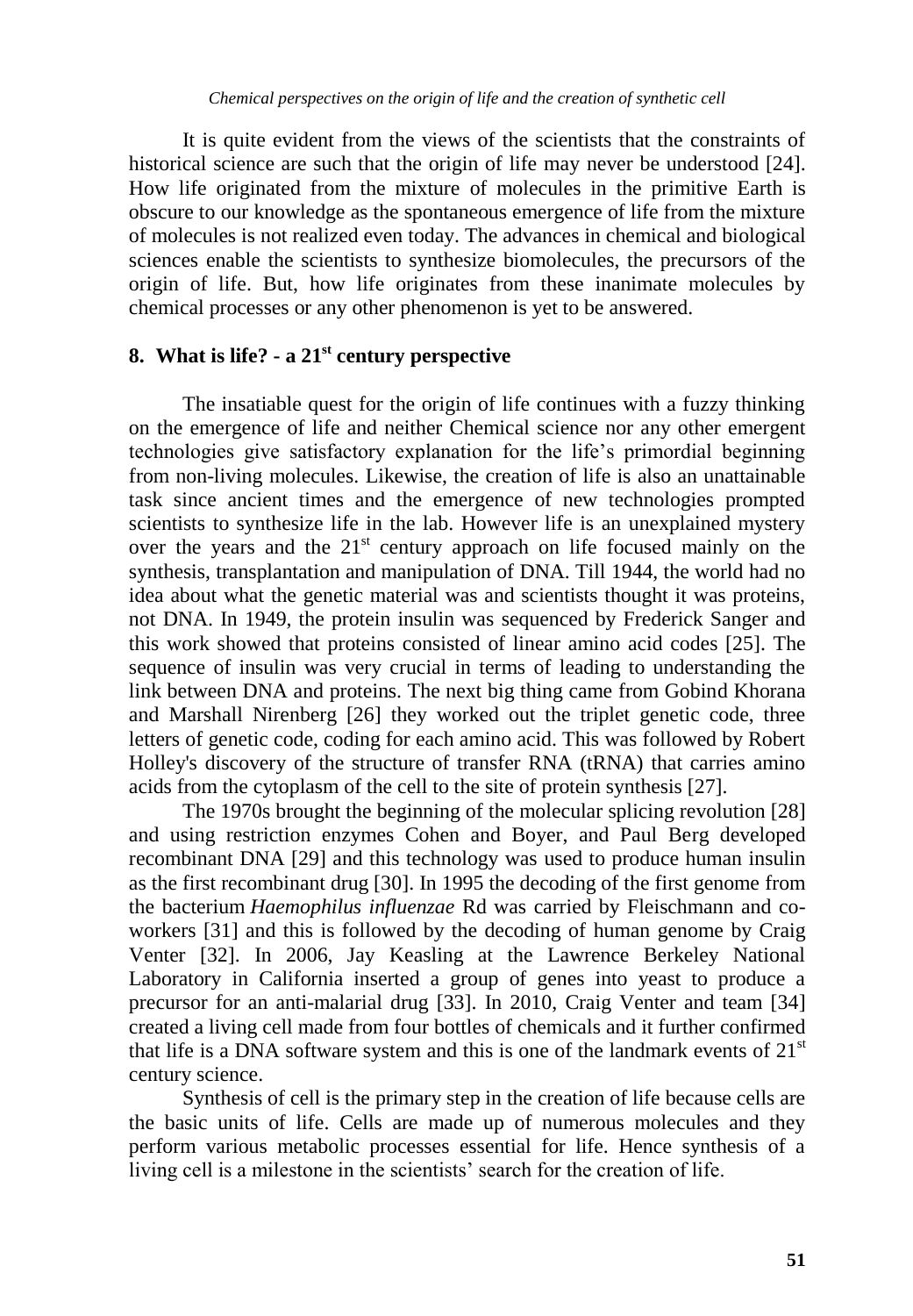#### **9. Synthetic cell**

By synthesizing cell in the lab, scientists headed one step forward in their attempt to create life. The synthesis of living artificial cell is not an easy task as none of the chemical processes or scientific advances provide reliable evidences for the creation of a living cell. A living artificial cell is a synthetically made cell that has the capacity to capture energy, maintain ion transport and contain macromolecules as well as store information [35]. In 2010, Craig Venter and team synthesized a variation of an artificial cell that has been created by the transplantation of synthetic [genome](http://en.wikipedia.org/wiki/Genome) of a bacterium into a genetically emptied host cell [34]. This man-made cell is not completely artificial because the synthesized genome is transplanted into a living cell and the genome made use of the cellular machinery of the host cell.

[Thomas Chang](http://en.wikipedia.org/wiki/Thomas_Chang) at [McGill University](http://en.wikipedia.org/wiki/McGill_University) developed the first non-living artificial cells in the 1960s [36] and later, researchers introduce enzymes, proteins and hormones to artificial cells leading to clinical use in diseases such as Lesch-Nyhan syndrome [37]. Biodegradable artificial red blood cells were developed in the mid-1990s and artificial cells in biological cell encapsulation were first used for the treatment of diabetes [38]. The creation of an artificial [cell](http://en.wikipedia.org/wiki/Cell_membrane)  [membrane](http://en.wikipedia.org/wiki/Cell_membrane) was reported by chemists at Havard University [39] and artificial eukaryotic cell capable of performing chemical reactions through working organelles were synthesized in 2014 [http://phys.org/news/2014-01-plastic-cellorganelle.html]. Researchers have successfully developed artificial cell organelles that are capable of supporting the reduction of toxic oxygen compounds in the cell and this opens up new horizons in the development of novel drugs [40].

Advances in Genetic engineering allow the expression of many [genes,](http://en.wikipedia.org/wiki/Genes) but the efforts are far from producing a fully operational cell. Although the science is advancing with unimaginable pace, the creation of a fully functional cell is hitherto not a reality.

#### **10. Creation of synthetic cell controlled by chemically synthesised genome**

Scientists from John Craig Venter Institute (JCVI), California have created the world"s first self-replicating synthetic cell completely controlled by man-made genome. The complete DNA sequence of the bacterium *Mycoplasma mycoides* was successfully designed in the computer using a natural genome as a template and it was brought to life through chemical synthesis. The genome was synthesized chemically in many pieces, stitched together by means of molecular biological techniques and transplanted into the cytoplasm of an existing bacterial cell. The donor and recipient bacterial cells are of the same genus *Mycoplasma,* so as to facilitate the correct protein interactions. *Mycoplasmas* are small parasitic bacteria that can cause human respiratory and inflammatory diseases. The synthetic genome of *Mycoplasma mycoides* [was transplanted into t](http://abcnews.go.com/video/playerIndex?id=3932246)he bacterium *Mycoplasma capricolum* that had its DNA removed. The genome took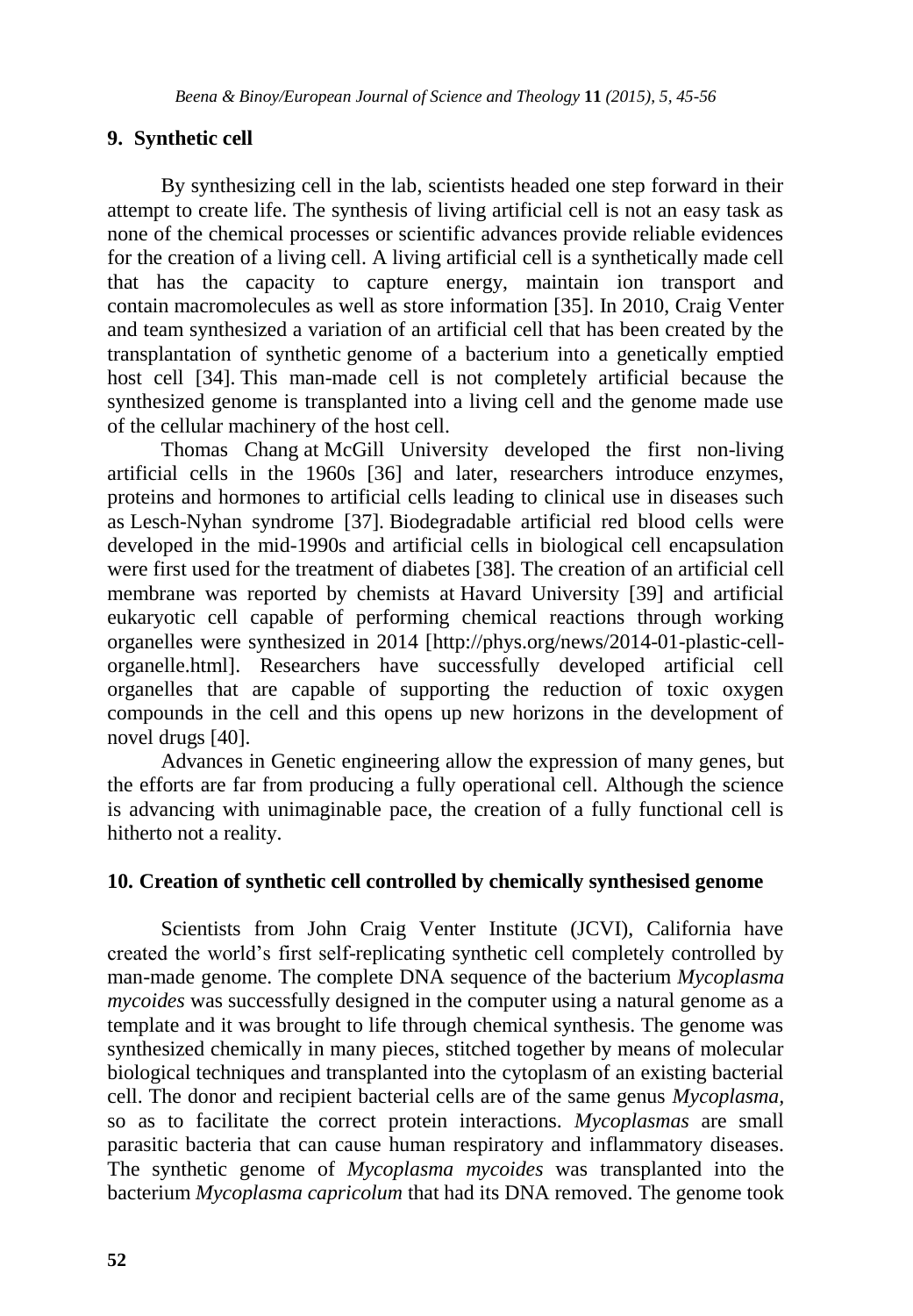the control of the host cell and started divided over to billions of *Mycoplasma mycoides* cells [34]. DNA is the template for protein construction and requires proteins as helper molecules to do so; consequently synthetic naked DNA would require several proteins to create a viable cell. The synthetic genome of *Mycoplasma mycoides* replicates by utilizing the cellular machinery of the host cell.

Deoxyribo Nucleic Acid (DNA) is made from large number of molecular components and the chemistry of these building blocks reveals that DNA does not represent life. The synthetic DNA is a non-living molecule and it requires a living environment to function. So the creation of synthetic cell by Craig Venter and team can be regarded as the modification of life rather than creation. Though the researchers were able to synthesize artificial cell membrane, DNA, artificial organelles and even artificial intelligence, they could not give life to non living molecules. Scientists had begun their attempt to create life since ancient times, but the creation of life is still a mystery to be solved despite of the advanced technologies.

This creation of synthetic cell was a remarkable feat in the field of Synthetic biology as this technology can be utilized to engineer microbes for environmental or medical applications. Nevertheless, releasing a new life form into the environment raises serious questions regarding the safety and security of the people and the environment concerned. Therefore, the creation of synthetic cell requires the careful development of ethical framework as well as the ongoing assessment of its potential risk, utility and impact on society.

# **11. Synthetic cell - challenges/possibilities in the contemporary times**

This creation of artificial life will open the way to creating useful microbes for the production of vaccines and biofuels [N. Wade, *Researchers say they created a synthetic cell*, 20 May 2010, http://www.nytimes.com/2010/05/ 21/science/21cell.html]. Among many promising application of this technology, two of the most encouraging are biofuel producers and cancer cell destroyers. Researchers are currently engineering algal cells to possess an enhanced genome that can produce range of biofuels including biodiesel, ethanol and hydrogen. These microorganisms produce fuels using only water, carbon dioxide, industrial waste and sunlight [41]. Recent research on the production of biofuel is being speculated with carbon-negative organisms and these organisms have more carbon intake than emissions, thereby reducing the green house gases and providing clearer fuels [D. Watts, *Synthetic Biology: An era of promised uncertainty*, 1 July 2010, http://www.biofuelreview.com/content/view/1493/].

Though synthetic biology encompasses a promised era of uncertainty, much more effective cancer therapies may soon be realized with the application of synthetic bacteria. Current cancer treatments indiscriminately attack both tumours and normal tissues, while inefficiently penetrating the former [42]. Genetically engineered *Escherichia coli* cells would first invade the body without alarming the immune system [43]. The cells would be programmed to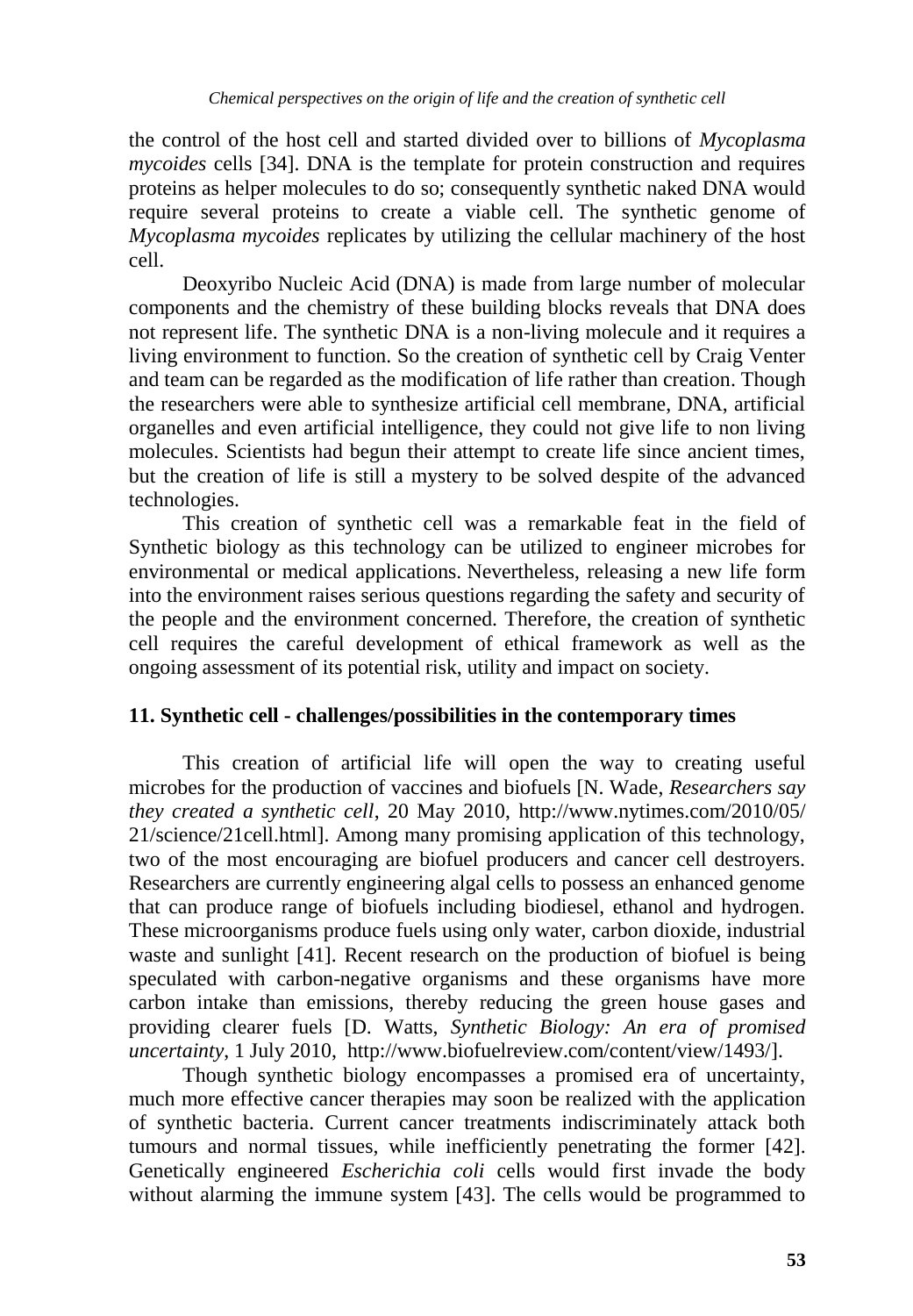find tumour tissues and the *E. coli* would implement their destructive force through a "cytotoxic or immunostimulatory response" [44], meaning they would attempt to destroy the tumour tissues by releasing toxic chemicals, or by triggering an immune response. Though the research is still ongoing, the introduction of synthetic bacteria will undoubtedly open the floodgates for the cancer treatment using these engineered microbes [45].

Creation of synthetic life, though beneficial, raises profound ethical concerns about the probable misuse of this emergent technology. The synthesis of genome of existing bacterium and the ability to create novel organisms invariably carries some threat that these organisms will behave in unexpected ways once they released into the environment. The overwhelming uncertainties concerning the creation of synthetic life led us to the critical analysis of Venter"s creation of synthetic cell. The analysis showed that scientists have created synthetic cell with laudable motives that paves the way for modified bugs that could revolutionize healthcare and fuel production. Scientists are not tampering with the essence of life rather they have been focused on addressing the societal implications of technology for the benefit of all. The biochemical analysis revealed that the creation of synthetic cell cannot be regarded as "creation of life" because only the genome and none of the cytoplasmic structures were synthesized by scientists [46]. Also, Venter's accomplishment was far from an act of creation or disproof of God and is morally justified. Though Venter"s team couldn"t completely eliminate the threats associated with "creating synthetic life" or the abuse of this emerging technology; ongoing assessment of possible threats along with potential benefits could alleviate the plausible risks.

As the technology can be utilized for a dual purpose, the outcome depends upon not the tool itself, but upon the hand that executes it. For instance, Einstein"s famous theory of relativity that mass and energy are inter-convertible and are both but different manifestations of the same thing, led to the invention of atom bomb; the same principle can be utilized for the production of electric energy. Since the consequence of our action affect the future generation, it is of vital importance to make use of our prudence and wisdom. However, we need to foster the development of Science in a way that enhances its potential benefits while mitigating the probable risks and likelihood of direct and indirect harms. All involved have a responsibility to protect against negative effects resulting from new products to the environment. Responsible research guarantees a respectful approach to the dignity of the human person as well. The primary concern for all research should be to safeguard the earth's bounty, the world's safety, and the environment in which future generations will flourish.

#### **12. Conclusions**

The quest for the origin of life commenced since ancient times and the series of chemical reactions in the early earth might have produced non-living biomolecules essential for life"s primordial beginnings. Though the primitive earth conditions can be accomplished in the lab and water provides the ambient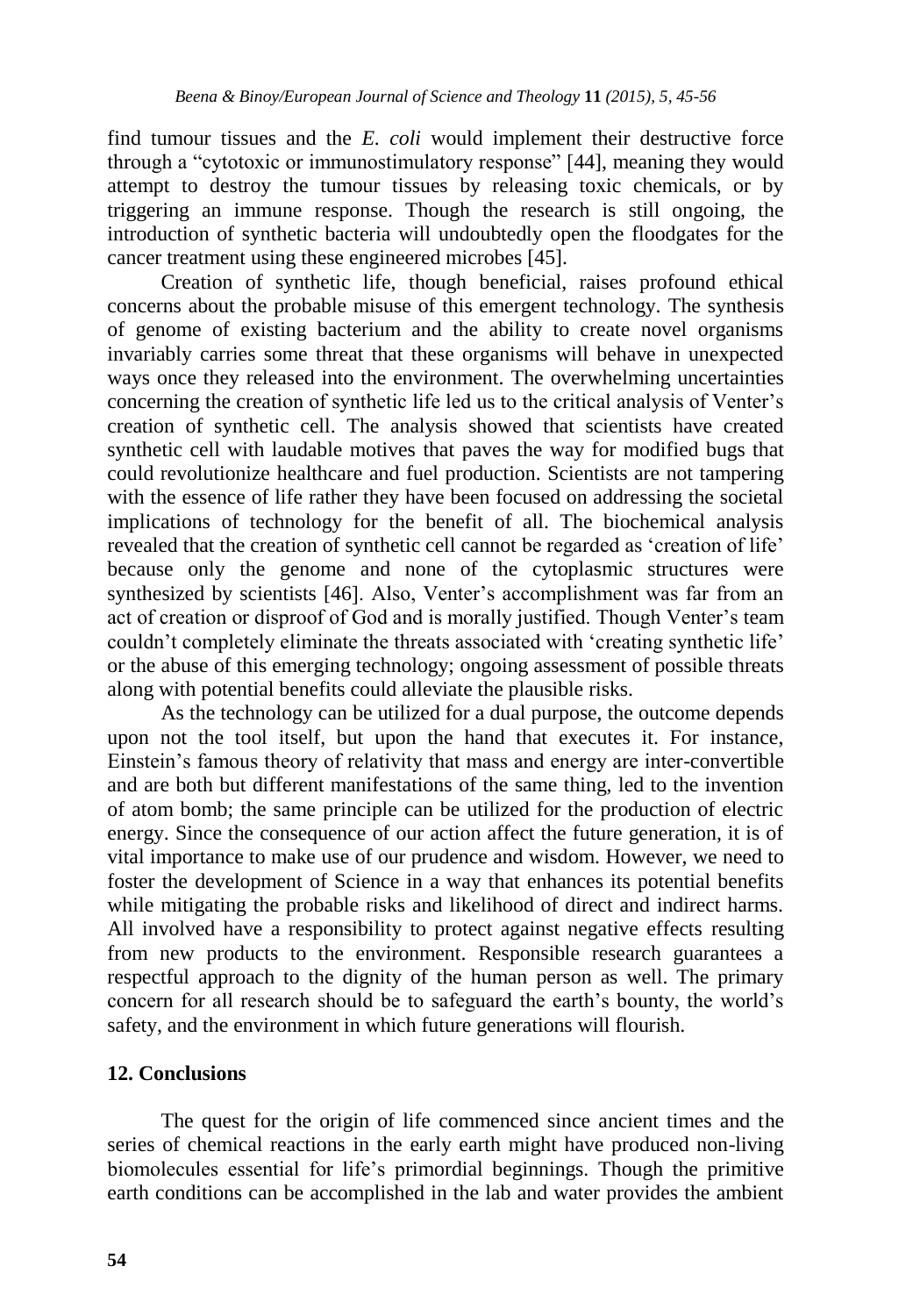atmosphere to trigger life, nevertheless, scientists are still on the road to achieve the goal. Chemical reactions are of vital importance to sustain life on earth and the reactions that led to the origin of life from non-living molecules is still a mystery to be unveiled. Origin of life is literally a problem without end and we will not encounter a unique solution that satisfactorily explains the beginning of life at a molecular level. The origin of life has given us a perpetual inquiry that tosses out fundamental questions for us to discuss, debate and research.

Researchers are trying to synthesize fully functional cells and this will lead to the better understanding of life. However, despite the scientific advancements, the dream of the creation of autonomous synthetic life has not been realized till today. Life in its simpler form consists of enzymes, RNA and DNA molecules and other complex molecules enclosed within a very complex membrane. The various chemical reactions take place in the cell are strictly coordinated with one another towards the functioning of a living cell. The complex structure and function of the cell as well as its fabulous capabilities reveal a master plan.

The recent developments in chemical sciences and other emergent technologies couldn"t explain the origin of life from molecules that are not alive and creation of life from nothing. Scientists are actively involved in serious search focused on the creation of life and also to unfold the mystery behind the origin of life. Perhaps it may be a reality in the future, albeit, the billions of years of enquiry fail to give answer to such a query. In other words, origin of life and creation of life are unsettled enigmas and hitherto no one is able to give precise explanations to these.

# **Acknowledgment**

This work was supported by the International Fellowship Program of the Jesuit School of Theology of Santa Clara University, Berkeley, California, USA and the research grant funded by an anonymous donor in the United States of America. We are greatly indebted to the donor for the financial support and we would also like to thank Dr. Alison Benders, Associate Dean and Theologian of JST for her valuable suggestions and comments.

# **References**

- [1] J. Beena, World Journal of Pharmaceutical Research, **3** (2014) 5041.
- [2] J. Beena, International Journal of Pharmacy and Pharmaceutical Science Research**, 2** (2012) 20.
- [3] J. Beena, Asian J. Chem.**, 20** (2008) 5372.
- [4] P. Ehrenfreund, Rep. Prog. Phys., **65** (2002) 1427.
- [5] H. Rollinson, *Early Earth Systems*: *A Geochemical Approach,* Blackwell Publishing*,* Oxford, 2006, 285.
- [6] C. Huber and G[. Wächtershäuser,](http://www.ncbi.nlm.nih.gov/pubmed?term=W%C3%A4chtersh%C3%A4user%20G%5BAuthor%5D&cauthor=true&cauthor_uid=9685253) Science, **281** (1998) 670.
- [7] G[. Wächtershäuser,](http://www.ncbi.nlm.nih.gov/pubmed?term=W%C3%A4chtersh%C3%A4user%20G%5BAuthor%5D&cauthor=true&cauthor_uid=9685253) P. Natl. Acad. Sci. USA, **87** (1990) 200.
- [8] A. Strecker, Annalen der Chemie und Pharmazie, **91** (1854) 349.